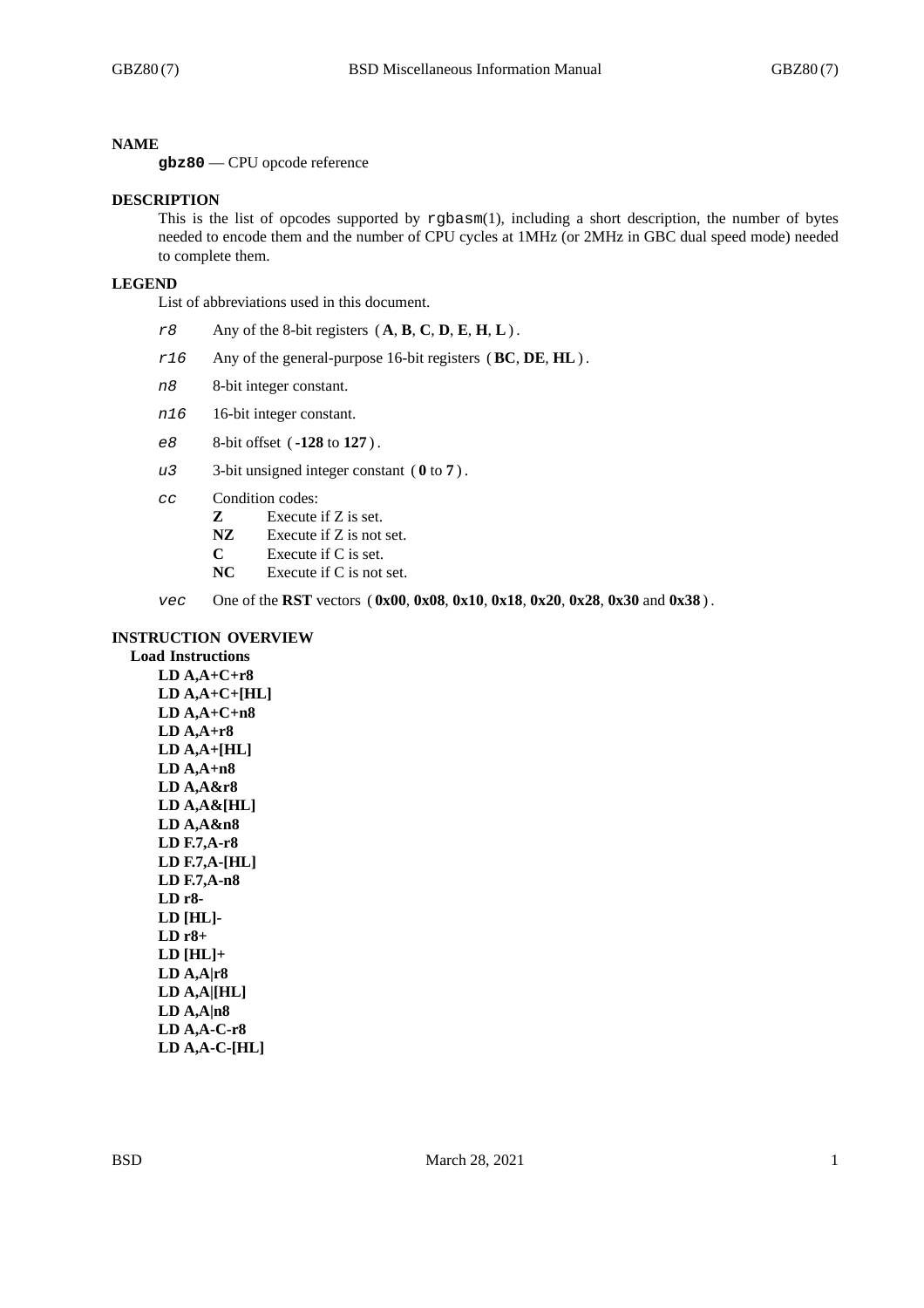**LD A,A-C-n8 LD A,A-r8 LD A,A-[HL] LD A,A-n8 LD A,Aˆr8 LD A,Aˆ[HL] LD A,Aˆn8 LD HL,HL+r16 LD r16- LD r16+ LD F.7,r8.u3 LD F.7,[HL].u3 LD r8.u3,0 LD [HL].u3,0 LD r8.u3,1 LD [HL].u3,1 LD r8,''r8'' LD [HL],''[HL]'' LD r8,'r8 LD [HL],'[HL] LD 'A LD r8,''r8 LD [HL],''[HL] LD ''A LD r8,r8' LD [HL],[HL]' LD A' LD r8,r8'' LD [HL],[HL]'' LD A'' LD r8,<<r8 LD [HL],<<[HL] LD r8,>>r8 LD [HL],>>[HL] LD r8,>>>r8 LD [HL],>>>[HL] LD r8,r8 LD r8,n8 LD r16,n16 LD [HL],r8 LD [HL],n8 LD r8,[HL] LD [r16],A LD [n16],A LD [H n16],A LD [H C],A LD A,[r16] LD A,[n16] LD A,[H n16]**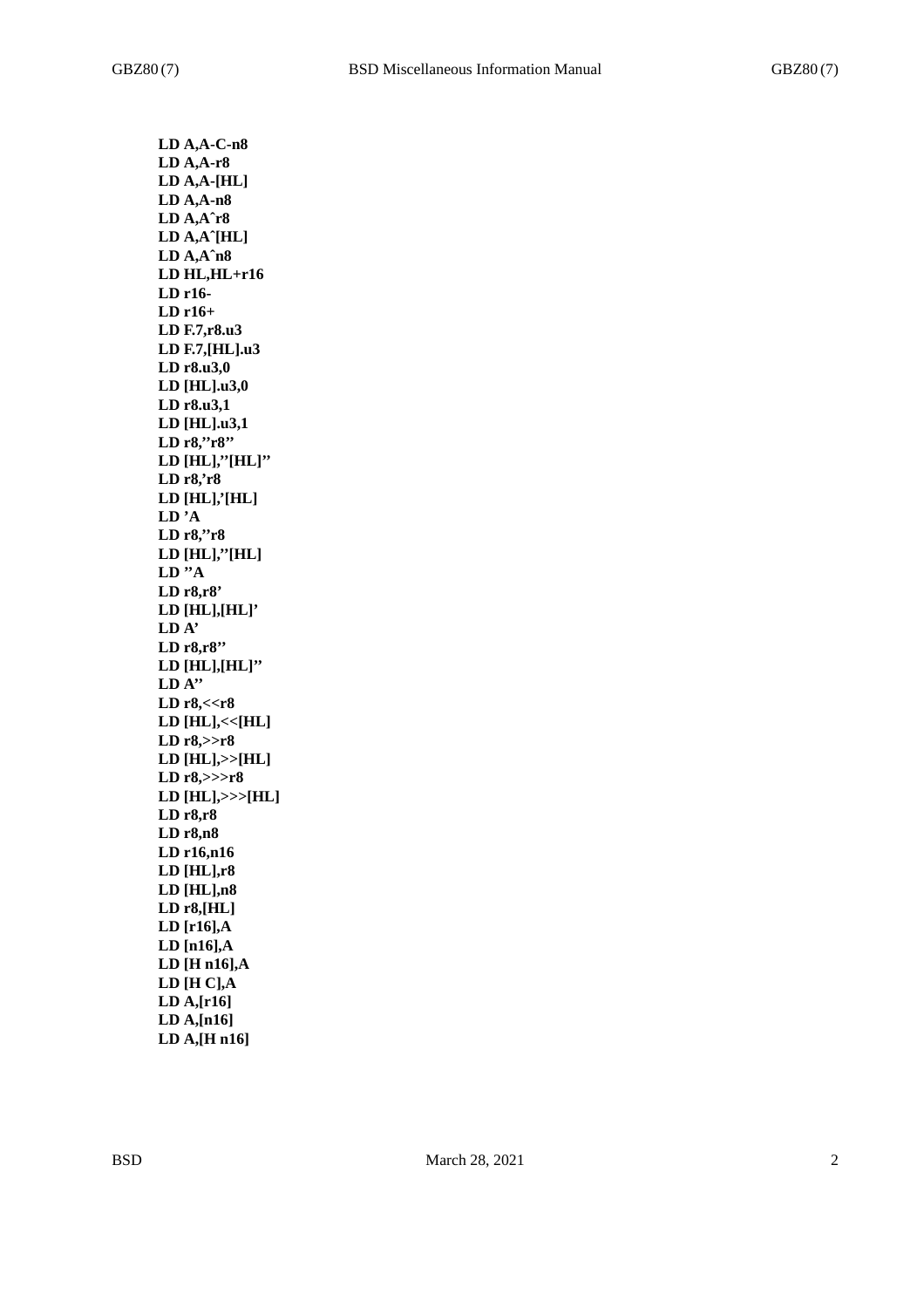**LD A,[H C] LD [HLI],A LD [HLD],A LD A,[HLI] LD A,[HLD] LD [--SP],PC,n16 LD cc [--SP],PC,n16 LD PC,HL LD PC,n16 LD cc PC,n16 LD PC,B e8 LD cc PC,B e8 LD cc PC,[SP++] LD PC,[SP++] LD PC,[SP++] / LD IME,1 LD [--SP],PC,B vec LD HL,HL+SP LD SP,SP+e8 LD SP-LD SP+ LD SP,n16 LD [n16],SP LD HL,SP+e8 LD SP,HL LD AF,[SP++] LD r16,[SP++] LD [--SP],AF LD [--SP],r16 LD F.4,!F.4 LD A,˜A LD A,A? LD IME,0 LD IME,1 LD [HL],[HL] LD PC,PC LD F.4,1 LD,0**

# **INSTRUCTION REFERENCE**

# **LD A,A+C+r8**

Add the value in *r8* plus the carry flag to **A**.

#### Cycles: 1

Bytes: 1

- **Z** Set if result is 0.
- **N** 0
- **H** Set if overflow from bit 3.<br>C Set if overflow from bit 7.
- **C** Set if overflow from bit 7.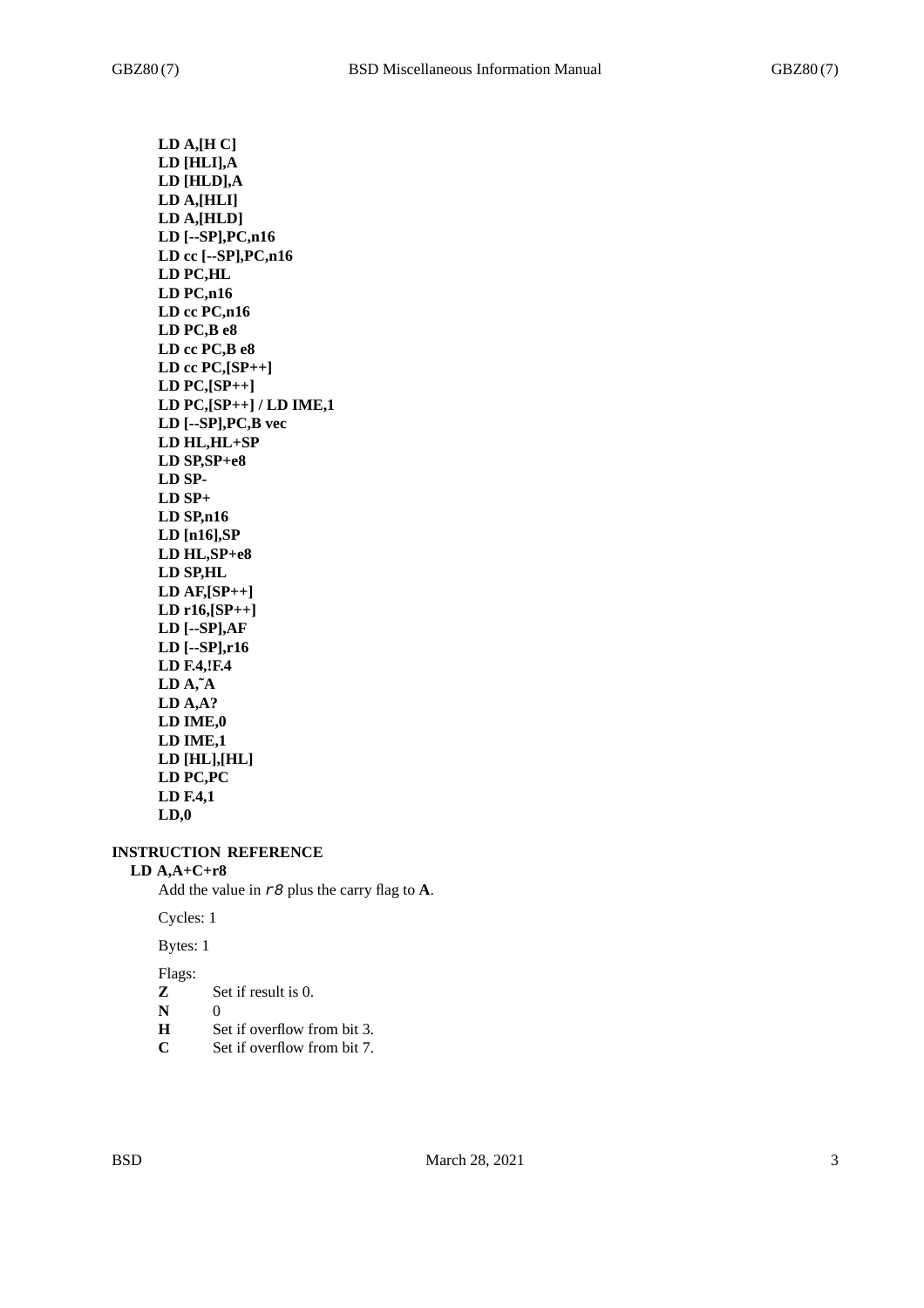# **LD A,A+C+[HL]**

Add the byte pointed to by **HL** plus the carry flag to **A**.

Cycles: 2

Bytes: 1

Flags: See **LD A,A+C+r8**

# **LD A,A+C+n8**

Add the value *n8* plus the carry flag to **A**.

Cycles: 2

Bytes: 2

Flags: See **LD A,A+C+r8**

## **LD A,A+r8**

Add the value in *r8* to **A**.

Cycles: 1

Bytes: 1

Flags:

- **Z** Set if result is 0.
- **N** 0
- **H** Set if overflow from bit 3.
- **C** Set if overflow from bit 7.

# **LD A,A+[HL]**

Add the byte pointed to by **HL** to **A**.

Cycles: 2

Bytes: 1

Flags: See **LD A,A+r8**

# **LD A,A+n8**

Add the value *n8* to **A**.

Cycles: 2

Bytes: 2

Flags: See **LD A,A+r8**

# **LD HL,HL+r16**

Add the value in *r16* to **HL**.

Cycles: 2

Bytes: 1

Flags:

**N** 0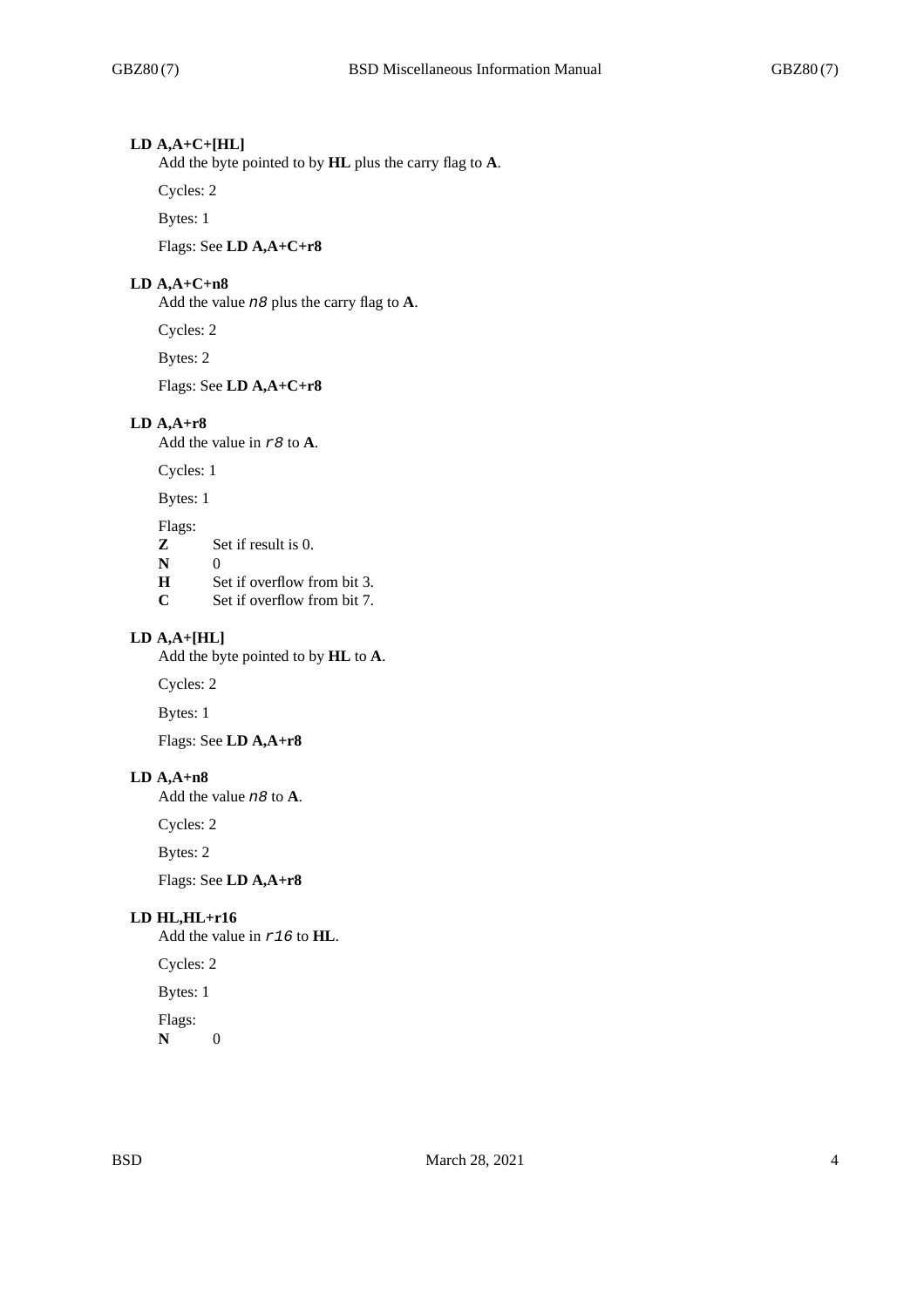- **H** Set if overflow from bit 11.
- **C** Set if overflow from bit 15.

# **LD HL,HL+SP**

Add the value in **SP** to **HL**.

Cycles: 2

Bytes: 1

Flags: See **LD HL,HL+r16**

#### **LD SP,SP+e8**

Add the signed value *e8* to **SP**.

Cycles: 4

Bytes: 2

Flags:

**Z** 0

**N** 0

**H** Set if overflow from bit 3.<br>C Set if overflow from bit 7.

Set if overflow from bit 7.

# **LD A,A&r8**

Bitwise AND between the value in *r8* and **A**.

Cycles: 1

Bytes: 1

Flags:

**Z** Set if result is 0. **N** 0<br>**H** 1

**H** 1<br>**C** 0 **C** 0

# **LD A,A&[HL]**

Bitwise AND between the byte pointed to by **HL** and **A**.

Cycles: 2

Bytes: 1

Flags: See **LD A,A&r8**

# **LD A,A&n8**

Bitwise AND between the value in *n8* and **A**.

Cycles: 2

Bytes: 2

Flags: See **LD A,A&r8**

# **LD F.7,r8.u3**

Test bit *u3* in register *r8*, set the zero flag if bit not set.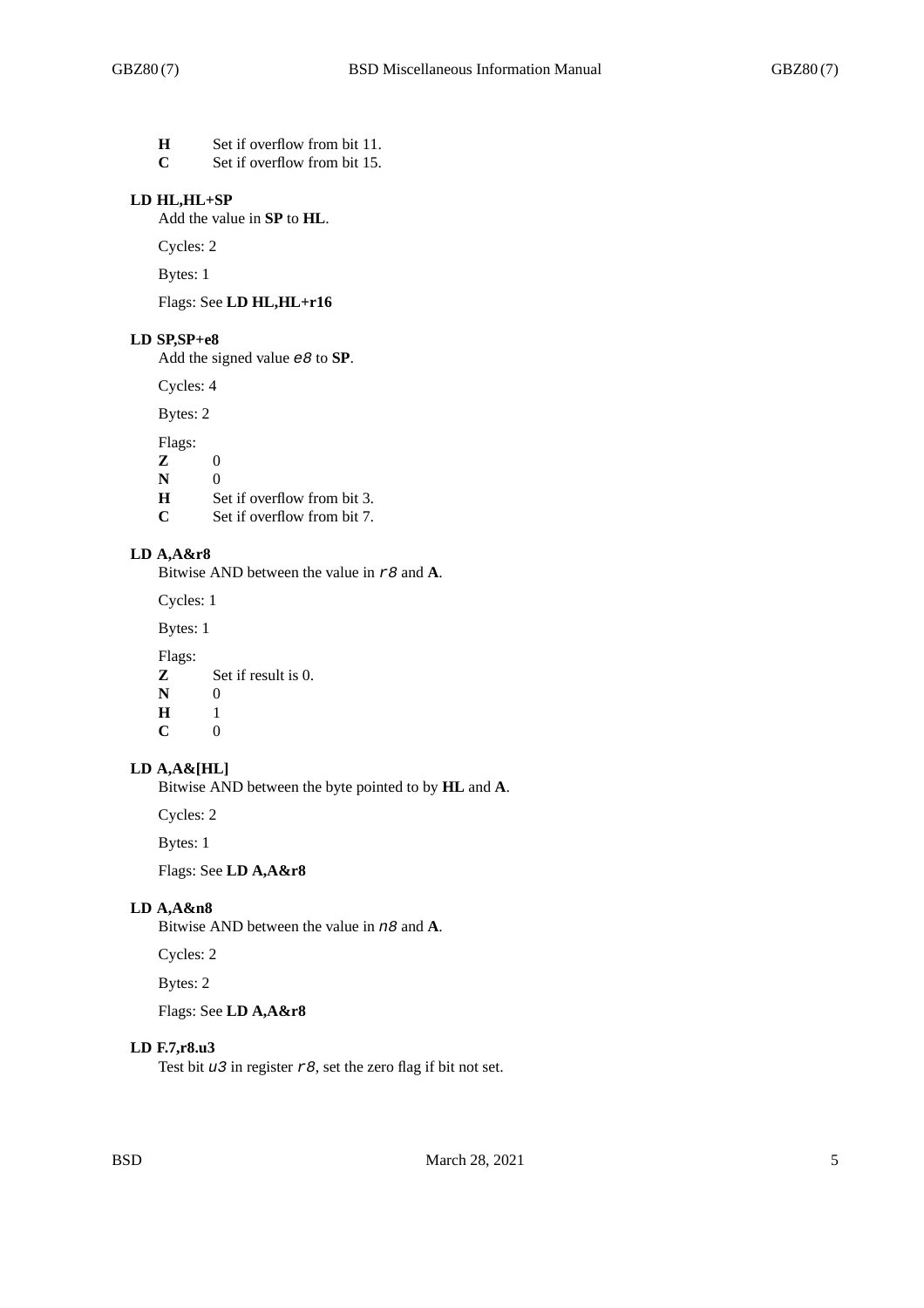Cycles: 2

Bytes: 2

Flags:

**Z** Set if the selected bit is 0.

**N** 0

**H** 1

## **LD F.7,[HL].u3**

Test bit *u3* in the byte pointed by **HL**, set the zero flag if bit not set.

Cycles: 3

Bytes: 2

Flags: See **LD F.7,r8.u3**

# **LD [--SP],PC,n16**

Call address *n16*. This pushes the address of the instruction after the **LD** on the stack, such that **LD** can pop it later; then, it executes an implicit **LD PC,n16**.

Cycles: 6

Bytes: 3

Flags: None affected.

#### **LD cc [--SP],PC,n16**

Call address *n16* if condition *cc* is met.

Cycles: 6 taken / 3 untaken

Bytes: 3

Flags: None affected.

## **LD F.4,!F.4**

Complement Carry Flag.

Cycles: 1

Bytes: 1

Flags:

**N** 0

**H** 0

**C** Inverted.

# **LD F.7,A-r8**

Subtract the value in *r8* from **A** and set flags accordingly, but don't store the result. This is useful for Com-Paring values.

Cycles: 1

Bytes: 1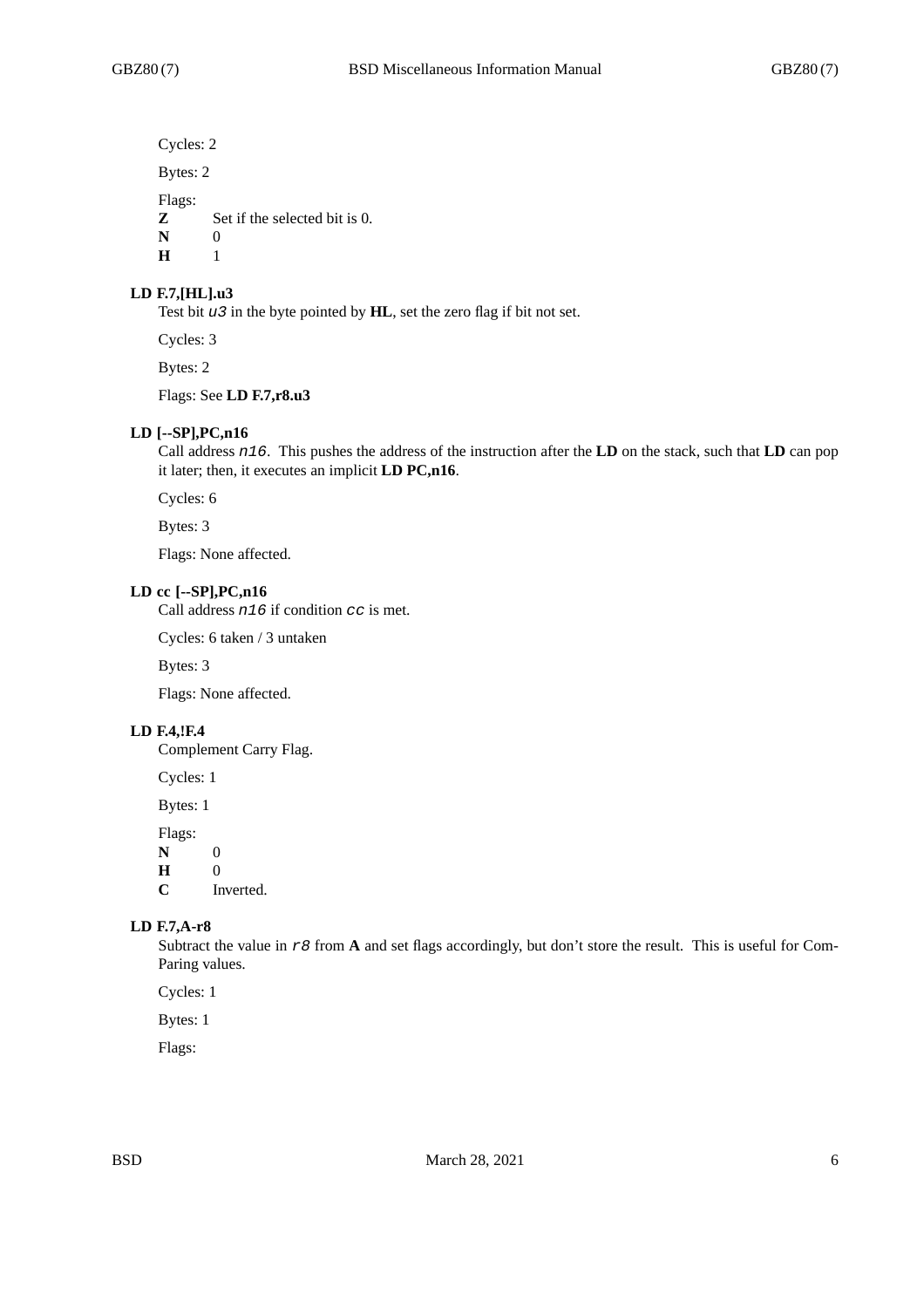**Z** Set if result is 0.

**N** 1

- **H** Set if borrow from bit 4.
- **C** Set if borrow (i.e. if  $r \theta > A$ ).

# **LD F.7,A-[HL]**

Subtract the byte pointed to by **HL** from **A** and set flags accordingly, but don't store the result.

Cycles: 2

Bytes: 1

Flags: See **LD F.7,A-r8**

## **LD F.7,A-n8**

Subtract the value *n8* from **A** and set flags accordingly, but don't store the result.

Cycles: 2

Bytes: 2

Flags: See **LD F.7,A-r8**

# **LD A,˜A**

ComPLement accumulator  $(A = \tilde{A})$ .

Cycles: 1

Bytes: 1

Flags: **N** 1<br>**H** 1

**H** 1

# **LD A,A?**

Decimal Adjust Accumulator to get a correct BCD representation after an arithmetic instruction.

Cycles: 1

Bytes: 1

Flags:

**Z** Set if result is 0.

- **H** 0<br>**C** S
- Set or reset depending on the operation.

## **LD r8-**

Decrement value in register *r8* by 1.

Cycles: 1

Bytes: 1

- **Z** Set if result is 0.
- **N** 1<br>**H** S
- Set if borrow from bit 4.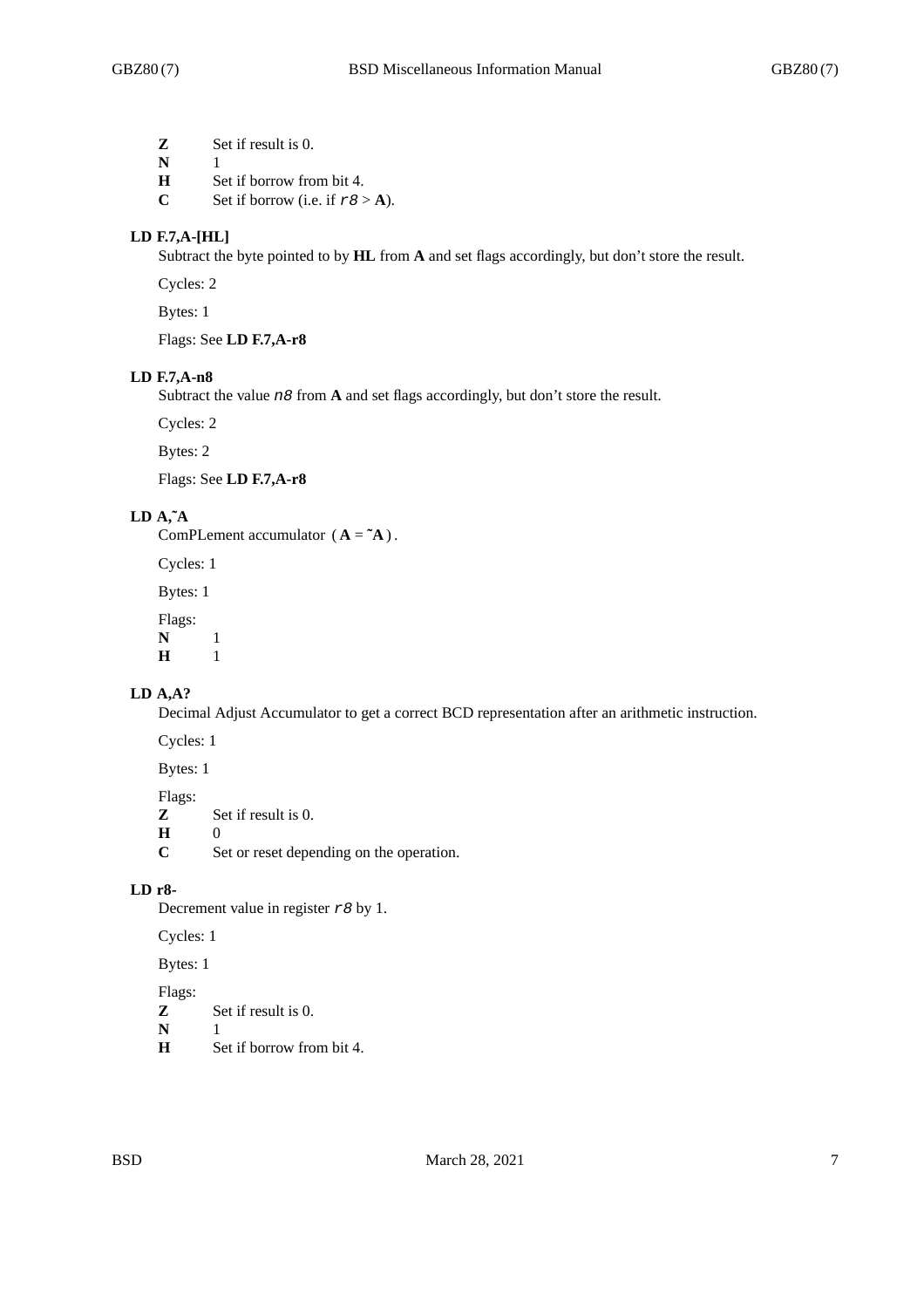# **LD [HL]-**

Decrement the byte pointed to by **HL** by 1.

Cycles: 3

Bytes: 1

Flags: See **LD r8-**

## **LD r16-**

Decrement value in register *r16* by 1.

Cycles: 2

Bytes: 1

Flags: None affected.

#### **LD SP-**

Decrement value in register **SP** by 1.

Cycles: 2

Bytes: 1

Flags: None affected.

# **LD IME,0**

Disable Interrupts by clearing the **IME** flag.

Cycles: 1

Bytes: 1

Flags: None affected.

## **LD IME,1**

Enable Interrupts by setting the **IME** flag. The flag is only set *after* the instruction following **LD IME,1**.

Cycles: 1

Bytes: 1

Flags: None affected.

## **LD [HL],[HL]**

Enter CPU low-power consumption mode until an interrupt occurs. The exact behavior of this instruction depends on the state of the **IME** flag.

**IME** set The CPU enters low-power mode until *after* an interrupt is about to be serviced. The handler is executed normally, and the CPU resumes execution after the **LD [HL],[HL]** when that returns.

#### **IME** not set

The behavior depends on whether an interrupt is pending (i.e.  $[IE]$  &  $[IF]$  is non-zero).

None pending

As soon as an interrupt becomes pending, the CPU resumes execution. This is like the above, except that the handler is *not* called.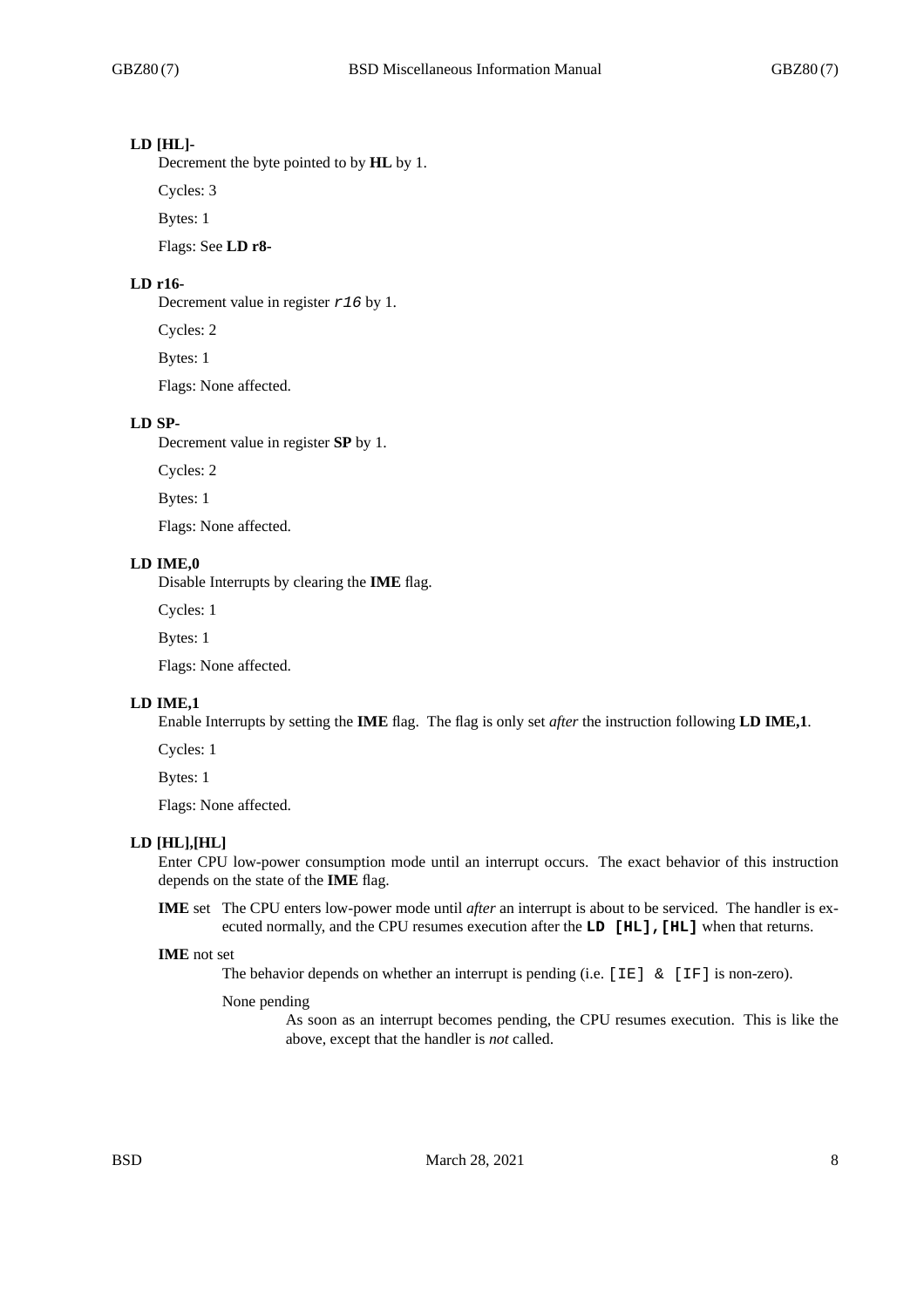#### Some pending

The CPU continues execution after the **LD [HL],[HL]**, but the byte after it is read twice in a row ( **PC** is not incremented, due to a hardware bug ) .

Cycles: -

Bytes: 1

Flags: None affected.

# **LD r8+**

Increment value in register *r8* by 1.

Cycles: 1

Bytes: 1

Flags:

**Z** Set if result is 0.

**N** 0<br>**H** S Set if overflow from bit 3.

## **LD [HL]+**

Increment the byte pointed to by **HL** by 1.

Cycles: 3

Bytes: 1

Flags: See **LD r8+**

## **LD r16+**

Increment value in register *r16* by 1.

Cycles: 2

Bytes: 1

Flags: None affected.

# **LD SP+**

Increment value in register **SP** by 1.

Cycles: 2

Bytes: 1

Flags: None affected.

# **LD PC,n16**

Store *n16* into **PC**; effectively, jump to address *n16*.

Cycles: 4

Bytes: 3

Flags: None affected.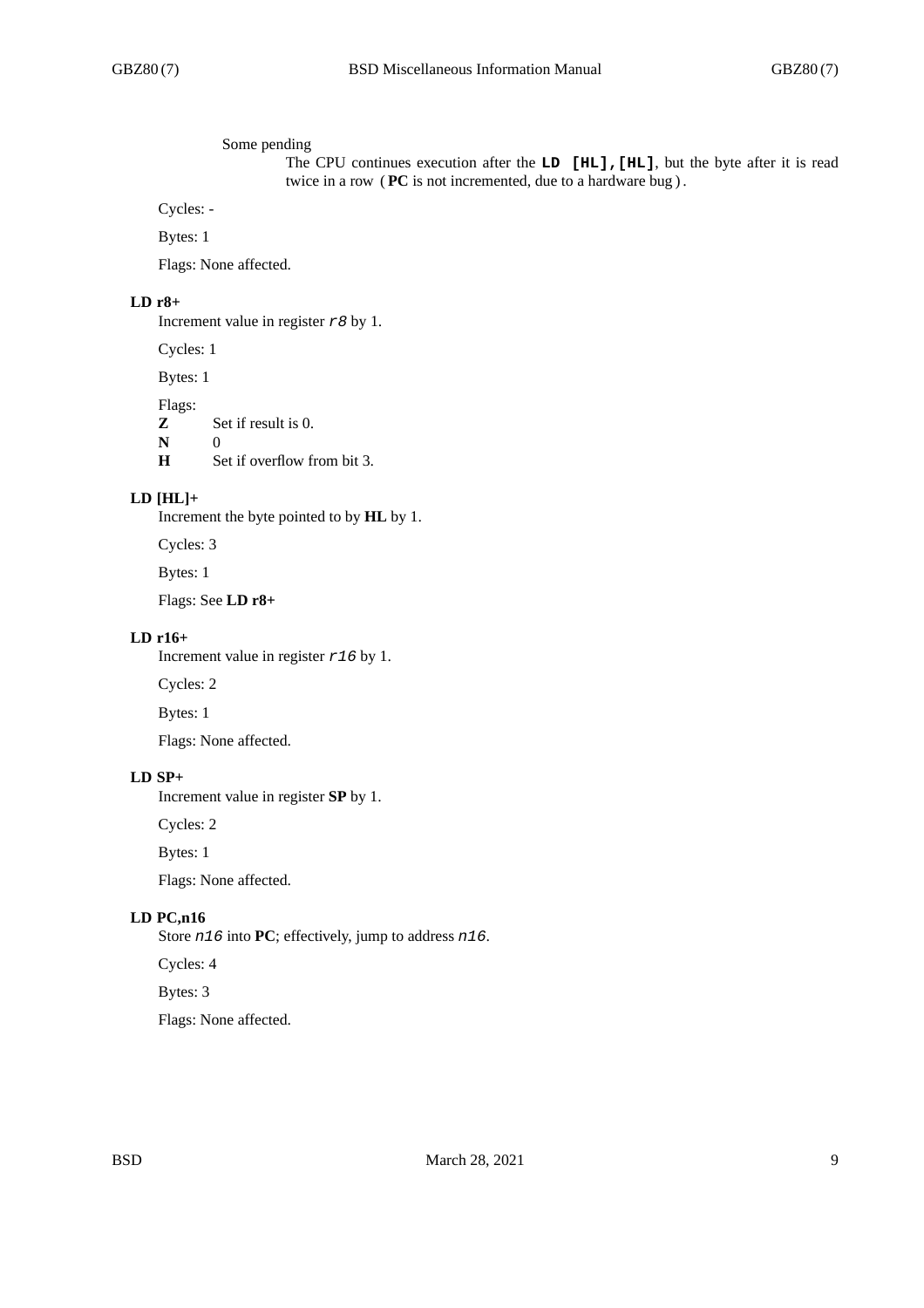# **LD cc PC,n16**

Jump to address *n16* if condition *cc* is met.

Cycles: 4 taken / 3 untaken

Bytes: 3

Flags: None affected.

# **LD PC,HL**

Load **PC** with value in register **HL**; effectively, jump to address in **HL**.

Cycles: 1

Bytes: 1

Flags: None affected.

#### **LD PC,B e8**

Relative Jump by adding *e8* to the address of the instruction following the **LD PC,B e8**. To clarify, an operand of 0 is equivalent to no jumping.

Cycles: 3

Bytes: 2

Flags: None affected.

#### **LD cc PC,B e8**

Relative Jump by adding *e8* to the current address if condition *cc* is met.

Cycles: 3 taken / 2 untaken

Bytes: 2

Flags: None affected.

# **LD r8,r8**

Load (copy) value in register on the right into register on the left.

Cycles: 1

Bytes: 1

Flags: None affected.

# **LD r8,n8**

Load value *n8* into register *r8*.

Cycles: 2

Bytes: 2

Flags: None affected.

# **LD r16,n16**

Load value *n16* into register *r16*.

Cycles: 3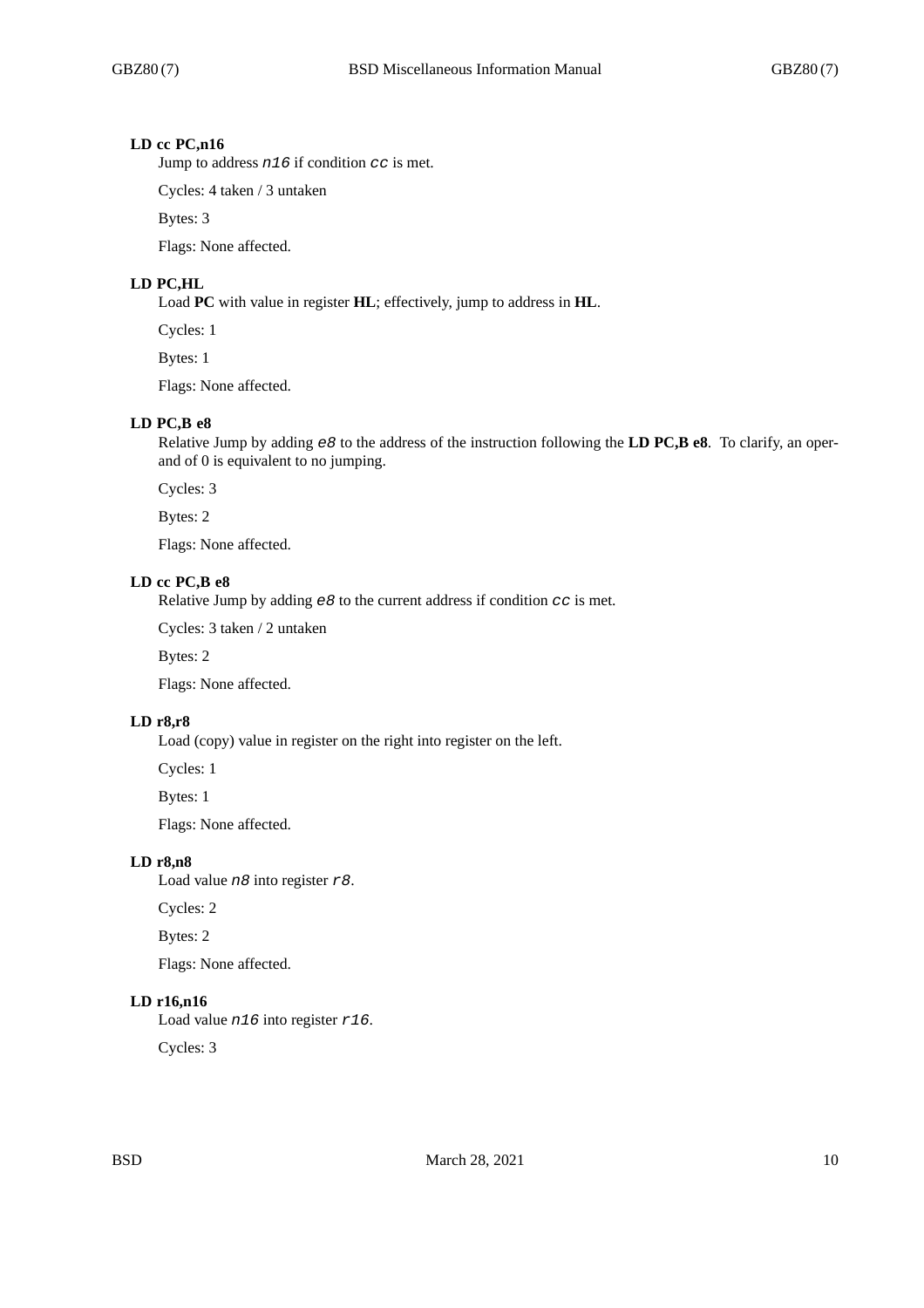Bytes: 3

Flags: None affected.

#### **LD [HL],r8**

Store value in register *r8* into byte pointed to by register **HL**.

Cycles: 2

Bytes: 1

Flags: None affected.

### **LD [HL],n8**

Store value *n8* into byte pointed to by register **HL**.

Cycles: 3

Bytes: 2

Flags: None affected.

# **LD r8,[HL]**

Load value into register *r8* from byte pointed to by register **HL**.

Cycles: 2

Bytes: 1

Flags: None affected.

## **LD [r16],A**

Store value in register **A** into byte pointed to by register *r16*.

Cycles: 2

Bytes: 1

Flags: None affected.

#### **LD [n16],A**

Store value in register **A** into byte at address *n16*.

Cycles: 4

Bytes: 3

Flags: None affected.

# **LD [H n16],A**

Store value in register **A** into byte at address *n16*, provided it is between *\$FF00* and *\$FFFF*.

Cycles: 3

Bytes: 2

Flags: None affected.

## **LD [H C],A**

Store value in register **A** into byte at address *\$FF00+C*.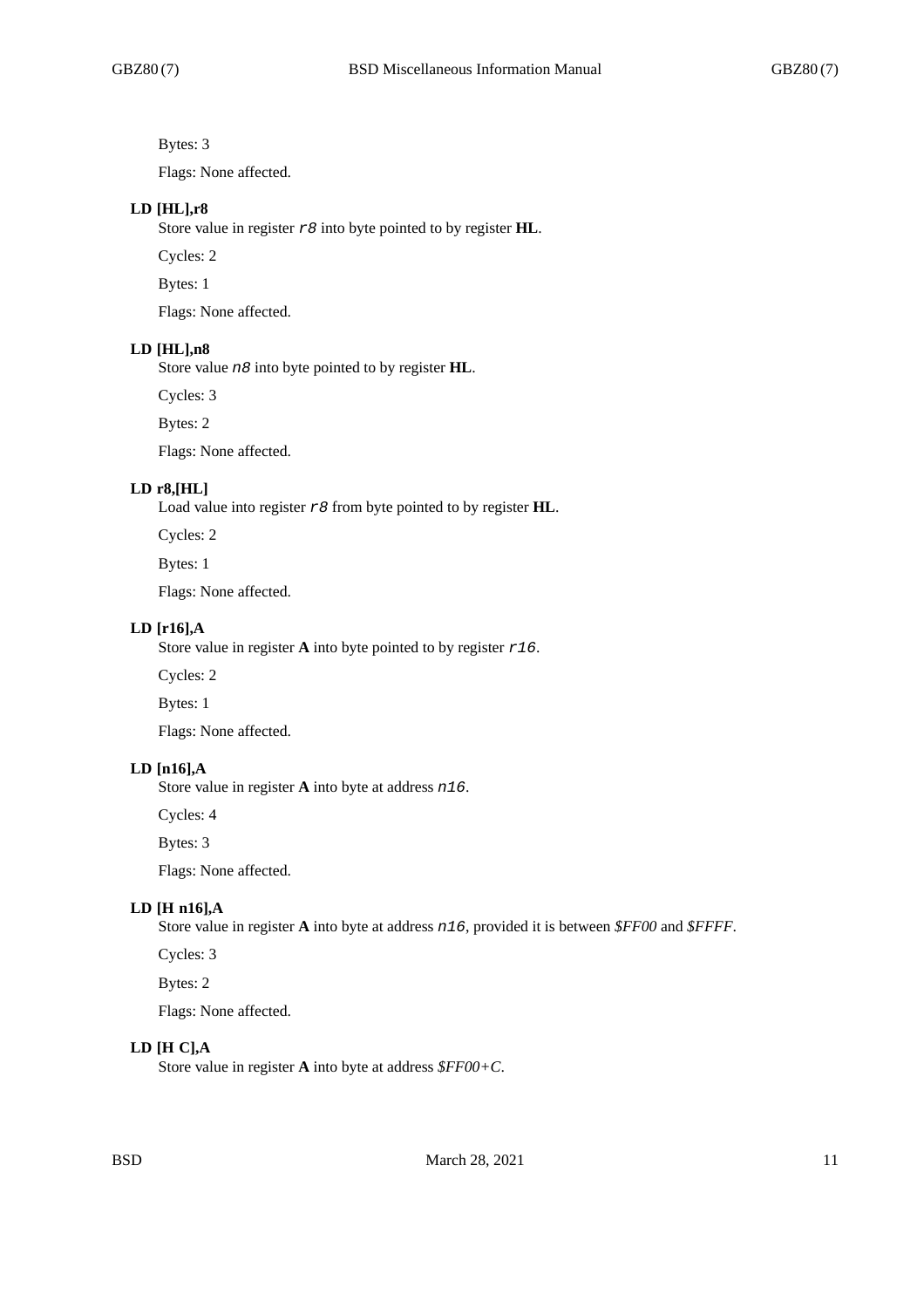Cycles: 2

Bytes: 1

Flags: None affected.

## **LD A,[r16]**

Load value in register **A** from byte pointed to by register *r16*.

Cycles: 2

Bytes: 1

Flags: None affected.

## **LD A,[n16]**

Load value in register **A** from byte at address *n16*.

Cycles: 4

Bytes: 3

Flags: None affected.

# **LD A,[H n16]**

Load value in register **A** from byte at address *n16*, provided it is between *\$FF00* and *\$FFFF*.

Cycles: 3

Bytes: 2

Flags: None affected.

# **LD A,[H C]**

Load value in register **A** from byte at address *\$FF00+c*.

Cycles: 2

Bytes: 1

Flags: None affected.

# **LD [HLI],A**

Store value in register **A** into byte pointed by **HL** and increment **HL** afterwards.

Cycles: 2

Bytes: 1

Flags: None affected.

# **LD [HLD],A**

Store value in register **A** into byte pointed by **HL** and decrement **HL** afterwards.

Cycles: 2

Bytes: 1

Flags: None affected.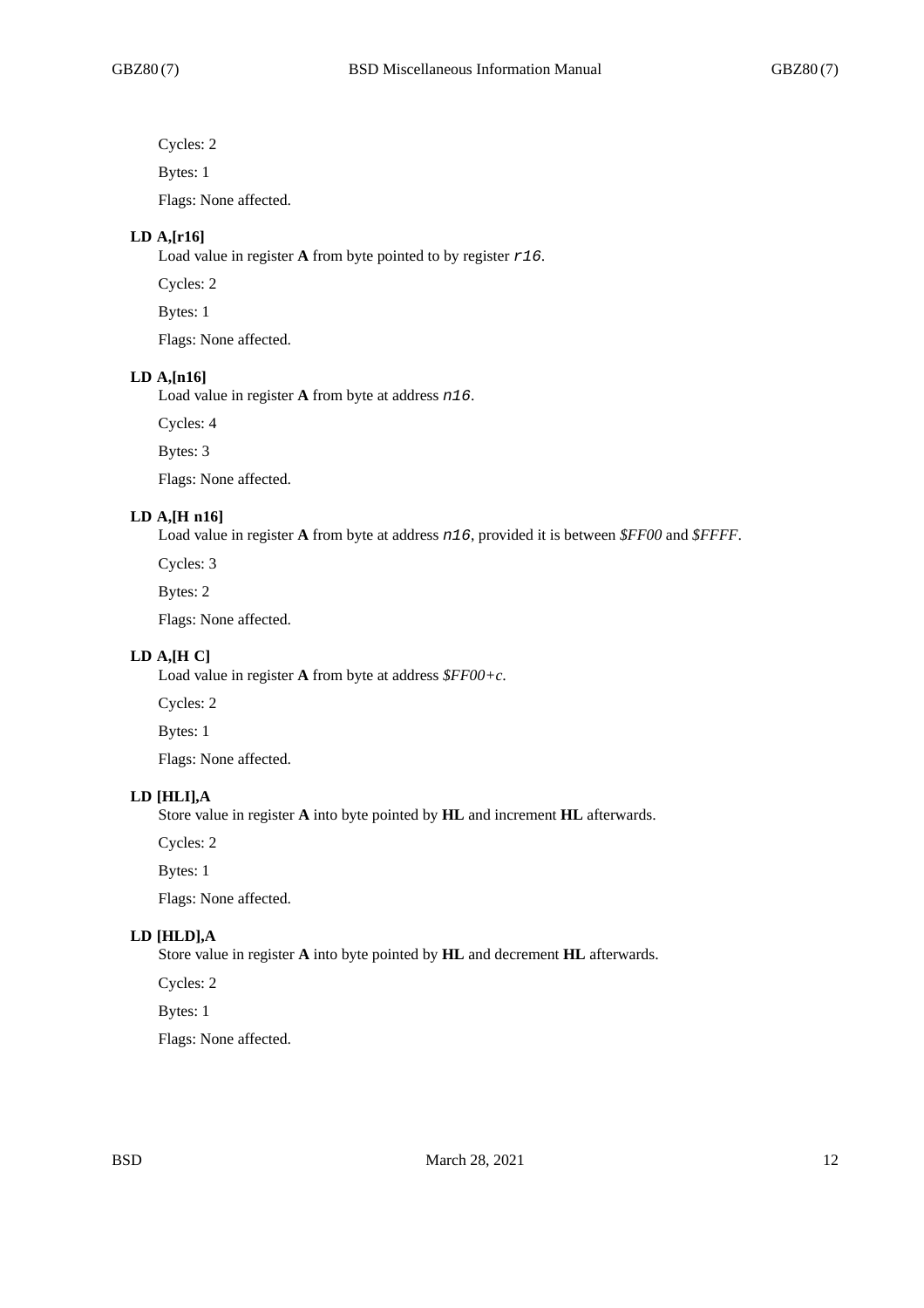# **LD A,[HLD]**

Load value into register **A** from byte pointed by **HL** and decrement **HL** afterwards.

Cycles: 2

Bytes: 1

Flags: None affected.

# **LD A,[HLI]**

Load value into register **A** from byte pointed by **HL** and increment **HL** afterwards.

Cycles: 2

Bytes: 1

Flags: None affected.

#### **LD SP,n16**

Load value *n16* into register **SP**.

Cycles: 3

Bytes: 3

Flags: None affected.

# **LD [n16],SP**

Store **SP & \$FF** at address *n16* and **SP >> 8** at address *n16* + 1.

Cycles: 5

Bytes: 3

Flags: None affected.

## **LD HL,SP+e8**

Add the signed value *e8* to **SP** and store the result in **HL**.

Cycles: 3

Bytes: 2

Flags:

 $\begin{bmatrix} \mathbf{Z} & 0 \\ \mathbf{N} & 0 \end{bmatrix}$ 

**N H** 

Set if overflow from bit 3.

**C** Set if overflow from bit 7.

# **LD SP,HL**

Load register **HL** into register **SP**.

Cycles: 2

Bytes: 1

Flags: None affected.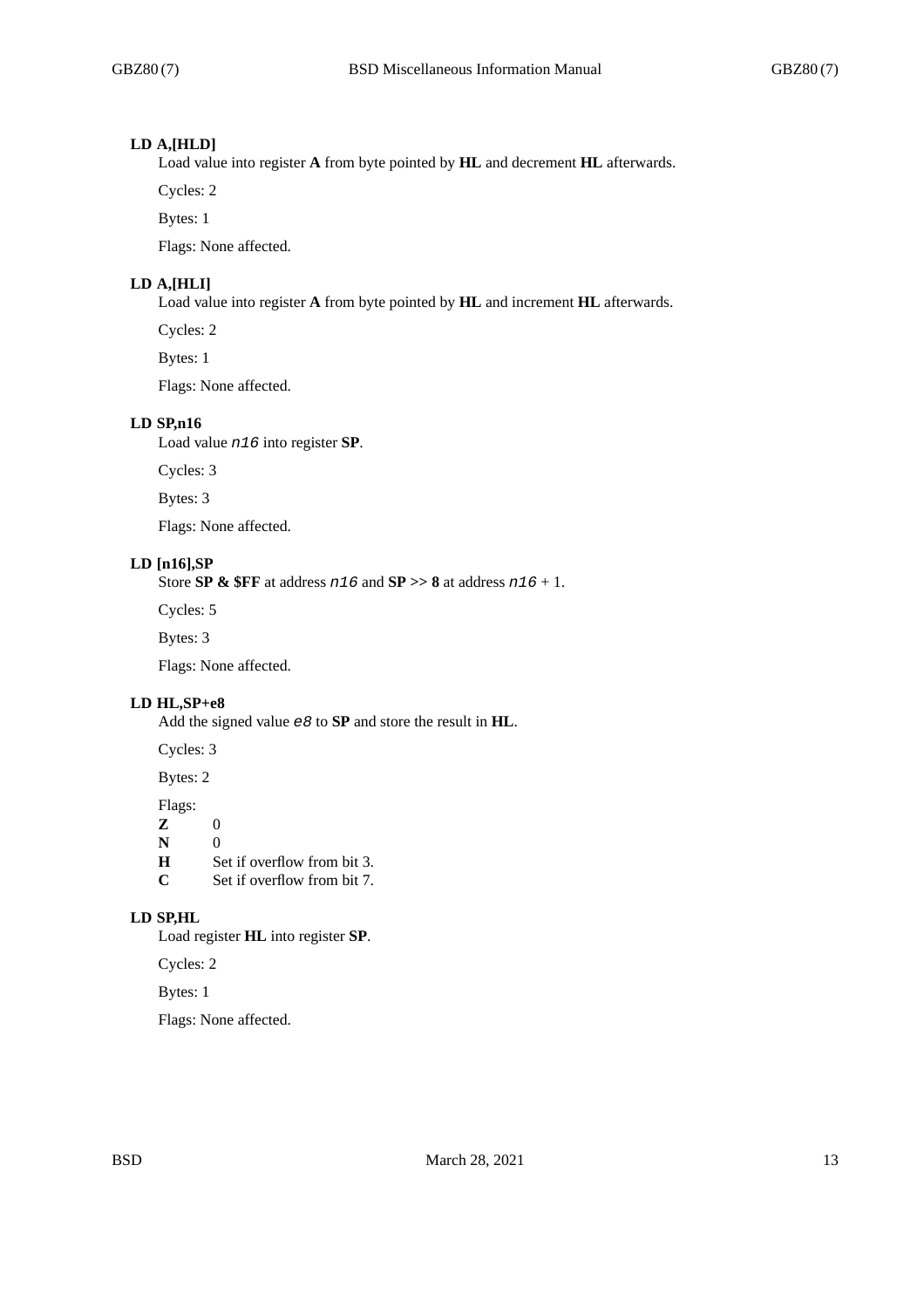# **LD PC,PC**

No OPeration.

Cycles: 1

Bytes: 1

Flags: None affected.

This may be written, arguably incorrectly, as LD F, F.

#### **LD A,A|r8**

Store into **A** the bitwise OR of the value in *r8* and **A**.

Cycles: 1

Bytes: 1

Flags:

**Z** Set if result is 0.

**N** 0

**H** 0

 $C = 0$ 

#### **LD A,A|[HL]**

Store into **A** the bitwise OR of the byte pointed to by **HL** and **A**.

Cycles: 2

Bytes: 1

Flags: See **LD A,A|r8**

#### **LD A,A|n8**

Store into **A** the bitwise OR of *n8* and **A**.

Cycles: 2

Bytes: 2

Flags: See **LD A,A|r8**

#### **LD AF,[SP++]**

Pop register **AF** from the stack. This is roughly equivalent to the following *imaginary* instructions:

ld f, [sp+] ; See below for individual flags ld a, [sp+]

Cycles: 3

Bytes: 1

- **Z** Set from bit 7 of the popped low byte.
- **N** Set from bit 6 of the popped low byte.<br>**H** Set from bit 5 of the popped low byte.
- Set from bit 5 of the popped low byte.
- **C** Set from bit 4 of the popped low byte.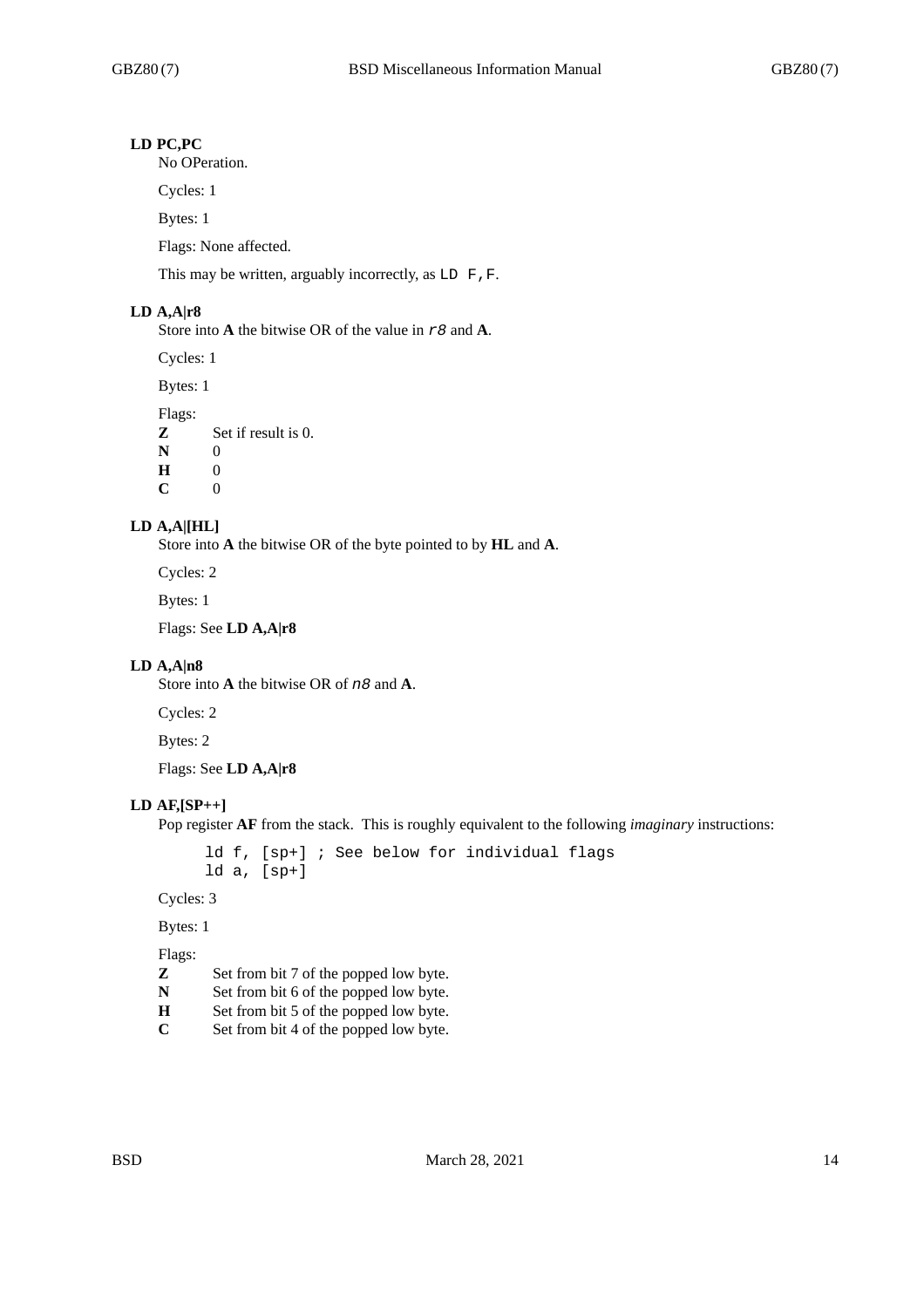## **LD r16,[SP++]**

Pop register  $r16$  from the stack. This is roughly equivalent to the following *imaginary* instructions:

ld LOW(r16),  $[sp+]$  ; C, E or L ld HIGH(r16), [sp+] ; B, D or H

Cycles: 3

Bytes: 1

Flags: None affected.

## **LD [--SP],AF**

Push register **AF** into the stack. This is roughly equivalent to the following *imaginary* instructions:

ld [-sp], a ld [-sp], f

Cycles: 4

Bytes: 1

Flags: None affected.

#### **LD [--SP],r16**

Push register *r16* into the stack. This is roughly equivalent to the following *imaginary* instructions:

ld [-sp], HIGH(r16) ; B, D or H ld [-sp], LOW(r16) ; C, E or L

Cycles: 4

Bytes: 1

Flags: None affected.

#### **LD r8.u3,0**

Set bit *u3* in register *r8* to 0. Bit 0 is the rightmost one, bit 7 the leftmost one.

Cycles: 2

Bytes: 2

Flags: None affected.

# **LD [HL].u3,0**

Set bit *u3* in the byte pointed by **HL** to 0. Bit 0 is the rightmost one, bit 7 the leftmost one.

Cycles: 4

Bytes: 2

Flags: None affected.

## **LD PC,[SP++]**

Return from subroutine.

Cycles: 4

Bytes: 1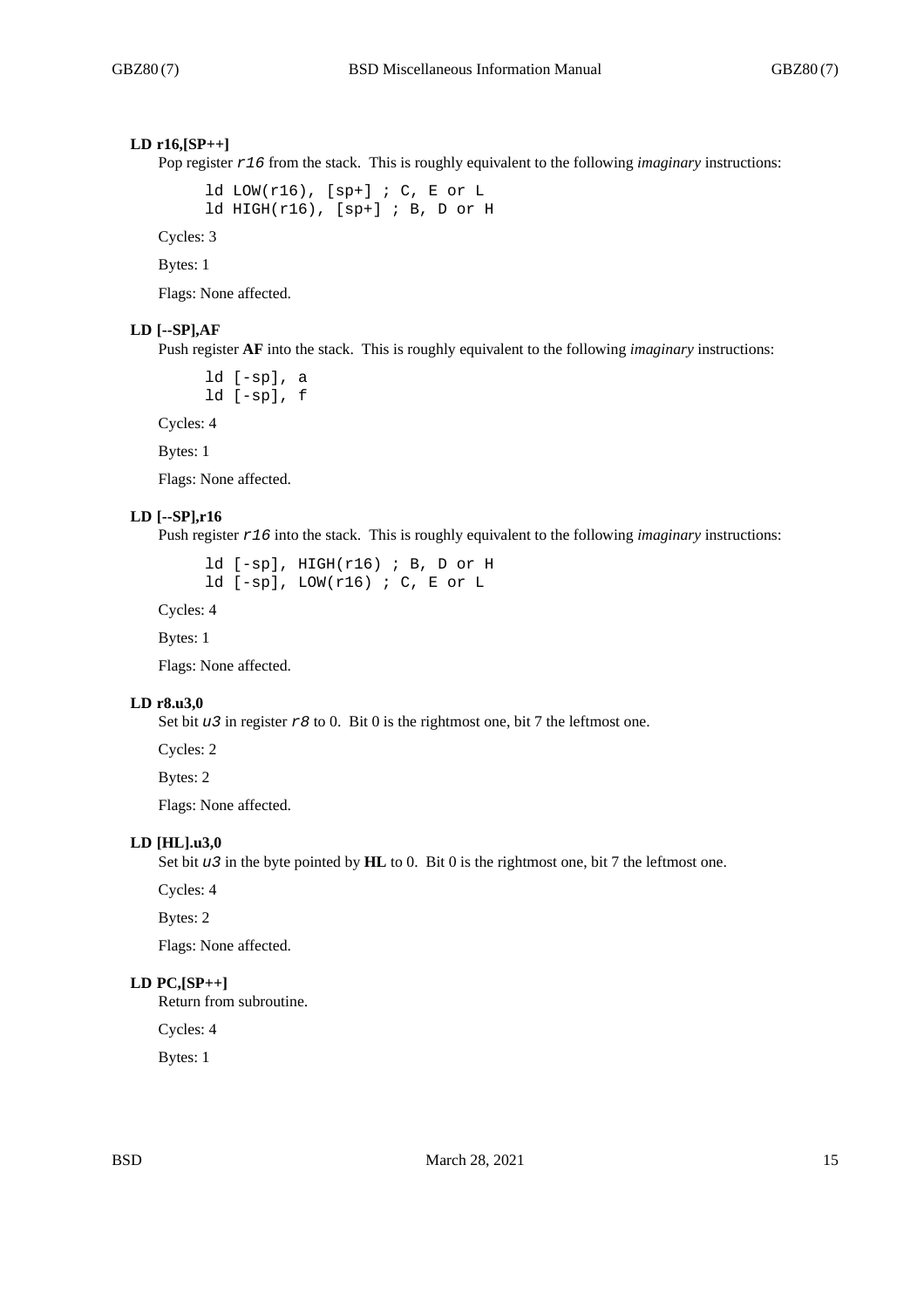Flags: None affected.

# **LD cc PC,[SP++]**

Return from subroutine if condition *cc* is met.

Cycles: 5 taken / 2 untaken

Bytes: 1

Flags: None affected.

#### **LD PC,[SP++] / LD IME,1**

Return from subroutine and enable interrupts. This is basically equivalent to executing **LD IME,1** then **LD PC,[SP++]**, meaning that **IME** is set right after this instruction. ( For technical reasons, the notation is backwards. )

Cycles: 4

Bytes: 1

Flags: None affected.

#### **LD r8,'r8**

Rotate bits in register *r8* left through carry.

 $C < [7 < 0] < C$ 

Cycles: 2

Bytes: 2

Flags:

**Z** Set if result is 0.

**N** 0

**H** 0

**C** Set according to result.

## **LD [HL],'[HL]**

Rotate byte pointed to by **HL** left through carry.

 $C < [7 < 0] < C$ 

Cycles: 4

Bytes: 2

Flags: See **LD r8,'r8**

# **LD 'A**

Rotate register **A** left through carry.

```
C < [7 < 0] < C
```
Cycles: 1

Bytes: 1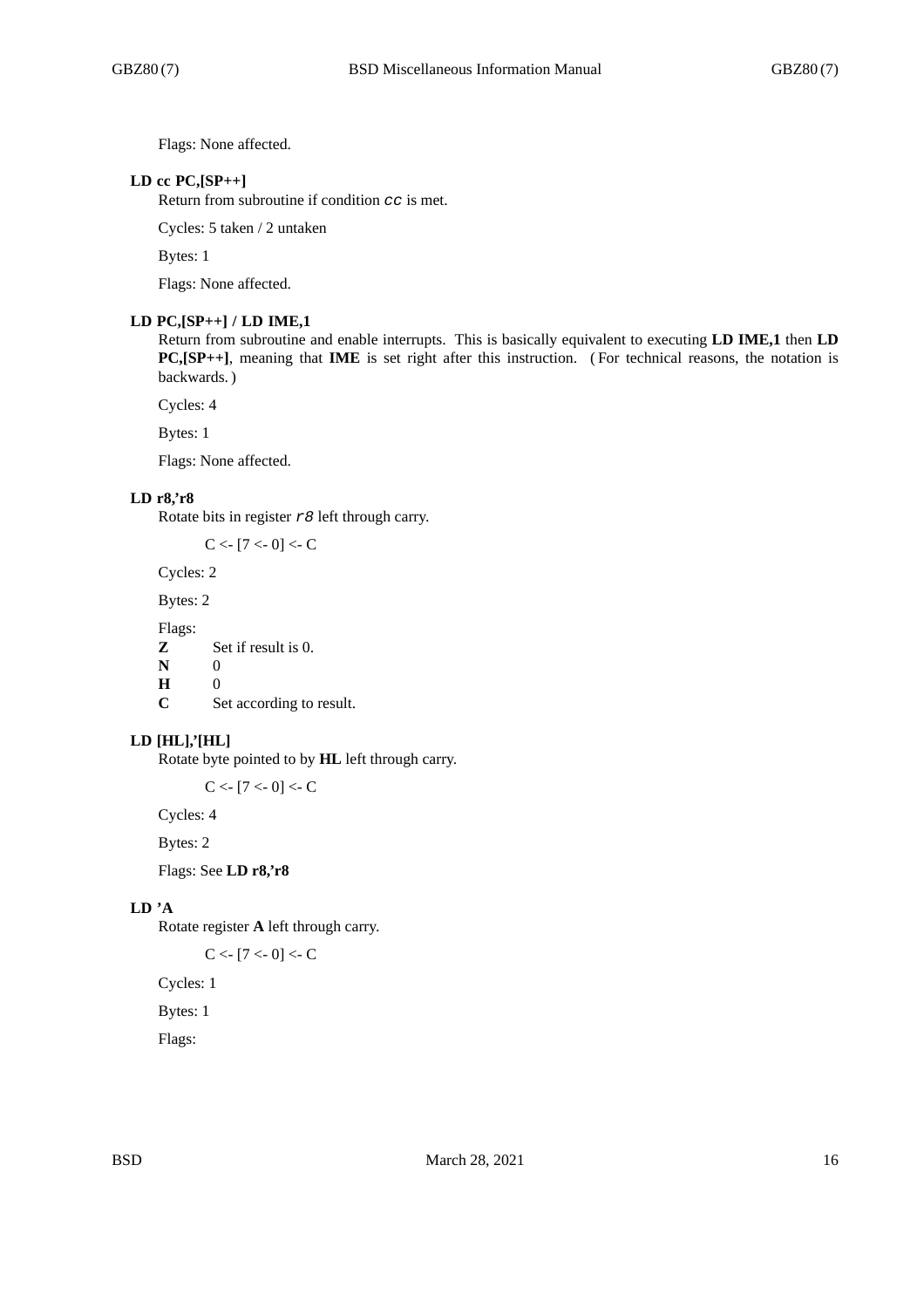**Z** 0 **N** 0 **H** 0 **C** Set according to result.

#### **LD r8,''r8**

Rotate register *r8* left.

 $C < [7 < 0] < [7]$ 

Cycles: 2

Bytes: 2

Flags:

**Z** Set if result is 0. **N** 0 **H** 0<br>**C** S<sub>0</sub>

Set according to result.

## **LD [HL],''[HL]**

Rotate byte pointed to by **HL** left.

 $C < [7 < 0] < [7]$ 

Cycles: 4

Bytes: 2

Flags: See **LD r8,''r8**

## **LD ''A**

Rotate register **A** left.

 $C < [7 < 0] < [7]$ 

Cycles: 1

Bytes: 1

Flags: **z** 0<br>**N** 0  $\mathbf N$ **H** 0<br>**C** S<sub>0</sub> Set according to result.

## **LD r8,r8'**

Rotate register *r8* right through carry.

 $C \rightarrow [7 \rightarrow 0] \rightarrow C$ 

Cycles: 2

Bytes: 2

Flags:

**Z** Set if result is 0.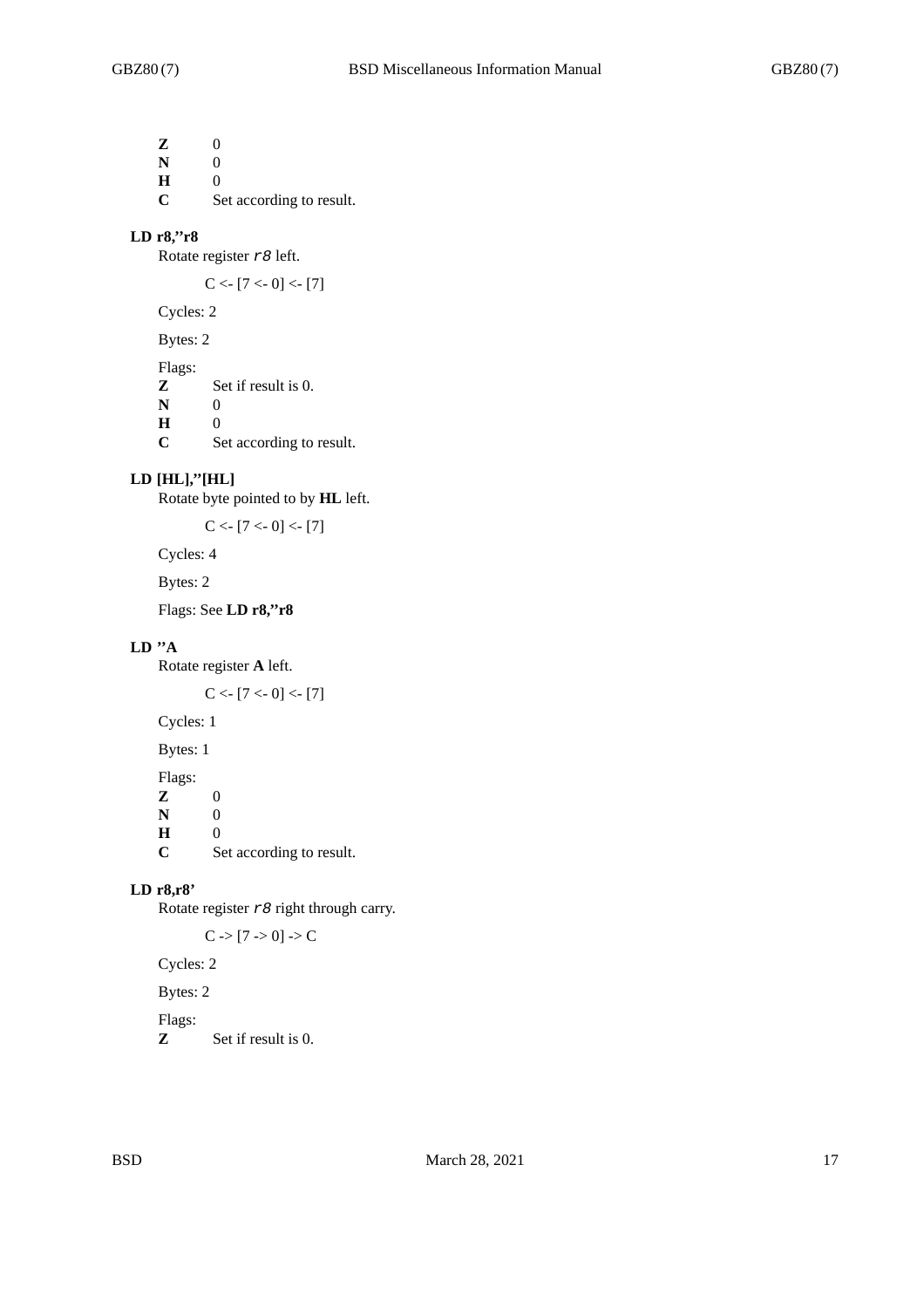**N** 0

**H** 0

**C** Set according to result.

# **LD [HL],[HL]'**

Rotate byte pointed to by **HL** right through carry.

 $C > [7 > 0] > C$ 

Cycles: 4

Bytes: 2

Flags: See **LD r8,r8'**

# **LD A'**

Rotate register **A** right through carry.

 $C \rightarrow [7 \rightarrow 0] \rightarrow C$ 

Cycles: 1

Bytes: 1

Flags: **Z** 0 **N** 0<br>**H** 0 **H**  $\overline{C}$ Set according to result.

## **LD r8,r8''**

Rotate register *r8* right.

 $[0]$  ->  $[7$  -> 0] -> C

Cycles: 2

Bytes: 2

Flags:<br>Z

**Z** Set if result is 0.

**N** 0 **H** 0

**C** Set according to result.

## **LD [HL],[HL]''**

Rotate byte pointed to by **HL** right.

 $[0]$  ->  $[7$  -> 0] -> C

Cycles: 4

Bytes: 2

Flags: See **LD r8,r8''**

# **LD A''**

Rotate register **A** right.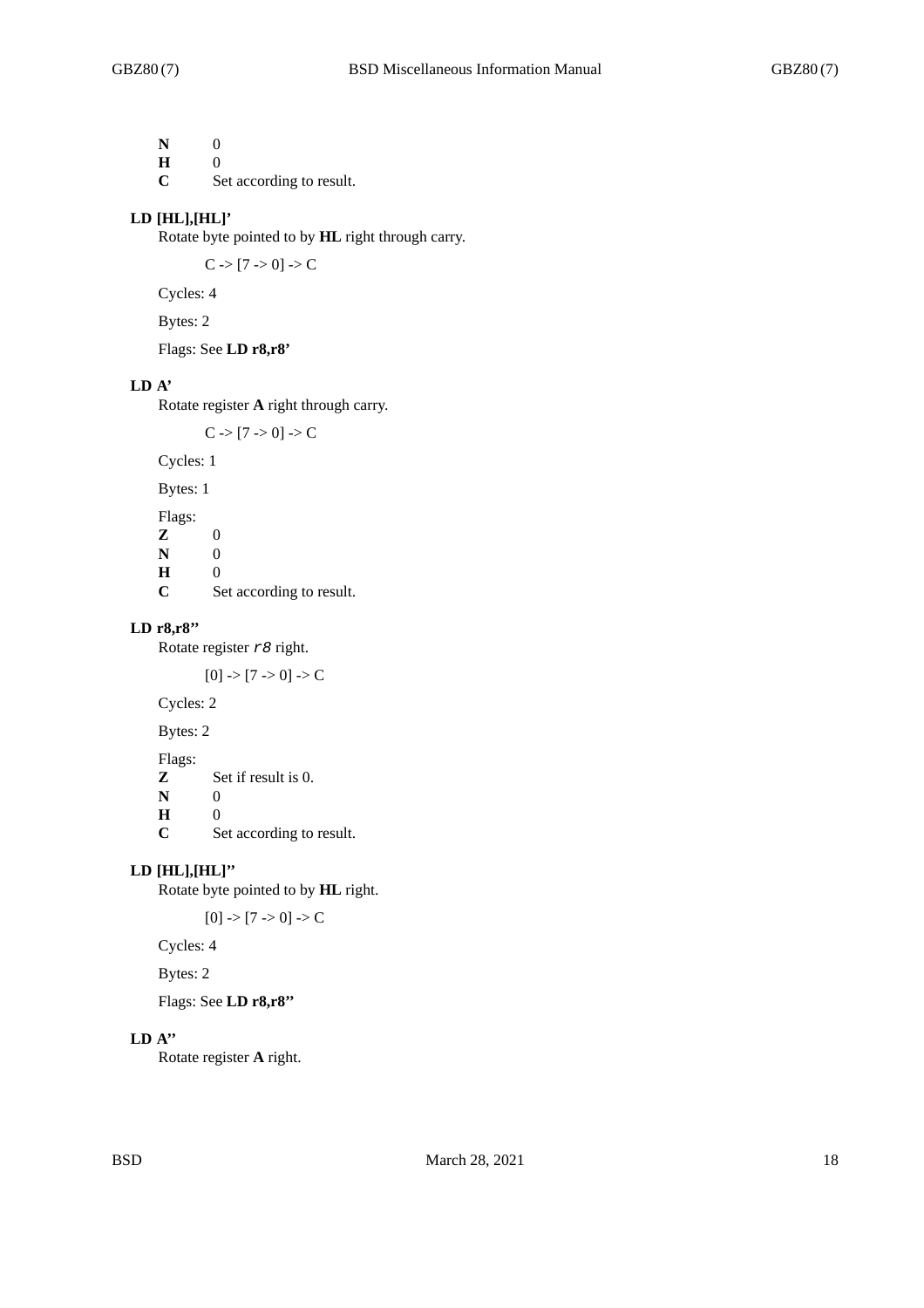$[0]$  ->  $[7$  -> 0] -> C

Cycles: 1

Bytes: 1

Flags:

**Z** 0

**N** 0

**H** 0

**C** Set according to result.

# **LD [--SP],PC,B vec**

Call address *vec*. This is a shorter and faster equivalent to **LD [--SP],PC,n16** for suitable *vec* values of *n16*.

Cycles: 4

Bytes: 1

Flags: None affected.

# **LD A,A-C-r8**

Subtract the value in *r8* and the carry flag from **A**.

Cycles: 1

Bytes: 1

Flags:

**Z** Set if result is 0.

**N** 1<br>**H** S

Set if borrow from bit 4.

**C** Set if borrow (i.e. if  $(r8 + \text{carry}) > A$ ).

# **LD A,A-C-[HL]**

Subtract the byte pointed to by **HL** and the carry flag from **A**.

Cycles: 2

Bytes: 1

Flags: See **LD A,A-C-r8**

## **LD A,A-C-n8**

Subtract the value *n8* and the carry flag from **A**.

Cycles: 2

Bytes: 2

Flags: See **LD A,A-C-r8**

## **LD F.4,1**

Set Carry Flag.

Cycles: 1

Bytes: 1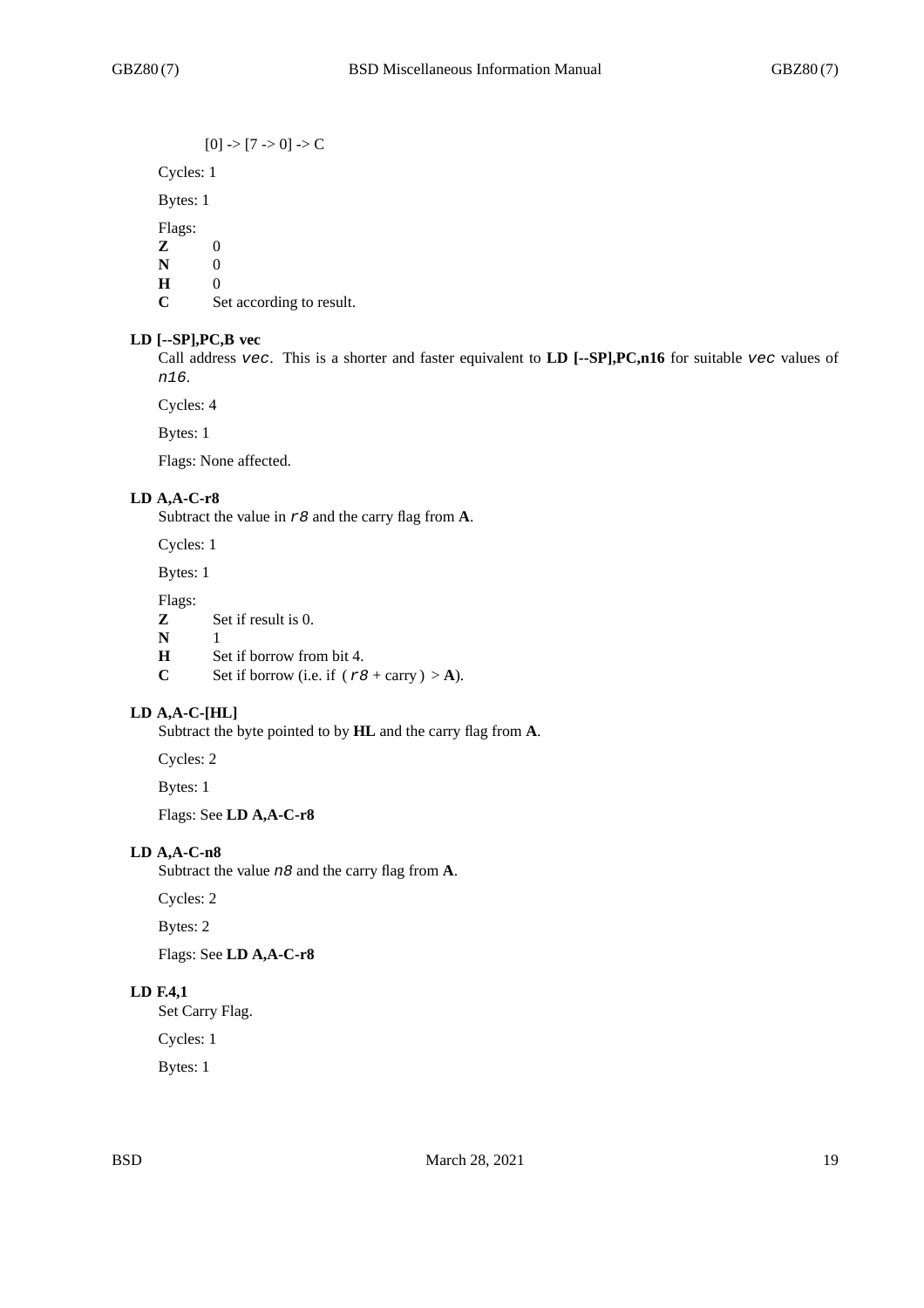Flags: **N** 0 **H** 0

**C** 1

# **LD r8.u3,1**

Set bit *u3* in register *r8* to 1. Bit 0 is the rightmost one, bit 7 the leftmost one.

Cycles: 2

Bytes: 2

Flags: None affected.

#### **LD [HL].u3,1**

Set bit *u3* in the byte pointed by **HL** to 1. Bit 0 is the rightmost one, bit 7 the leftmost one.

Cycles: 4

Bytes: 2

Flags: None affected.

## **LD r8,<<r8**

Shift Left Arithmetic register *r8*.

 $C < [7 < 0] < 0$ 

Cycles: 2

Bytes: 2

Flags:

**Z** Set if result is 0.

**N** 0

**H** 0 Set according to result.

#### **LD [HL],<<[HL]**

Shift Left Arithmetic byte pointed to by **HL**.

 $C < -17 < 0 < 0$ 

Cycles: 4

Bytes: 2

Flags: See **LD r8,<<r8**

# **LD r8,>>r8**

Shift Right Arithmetic register *r8*.

 $[7]$  ->  $[7$  -> 0] -> C

Cycles: 2

Bytes: 2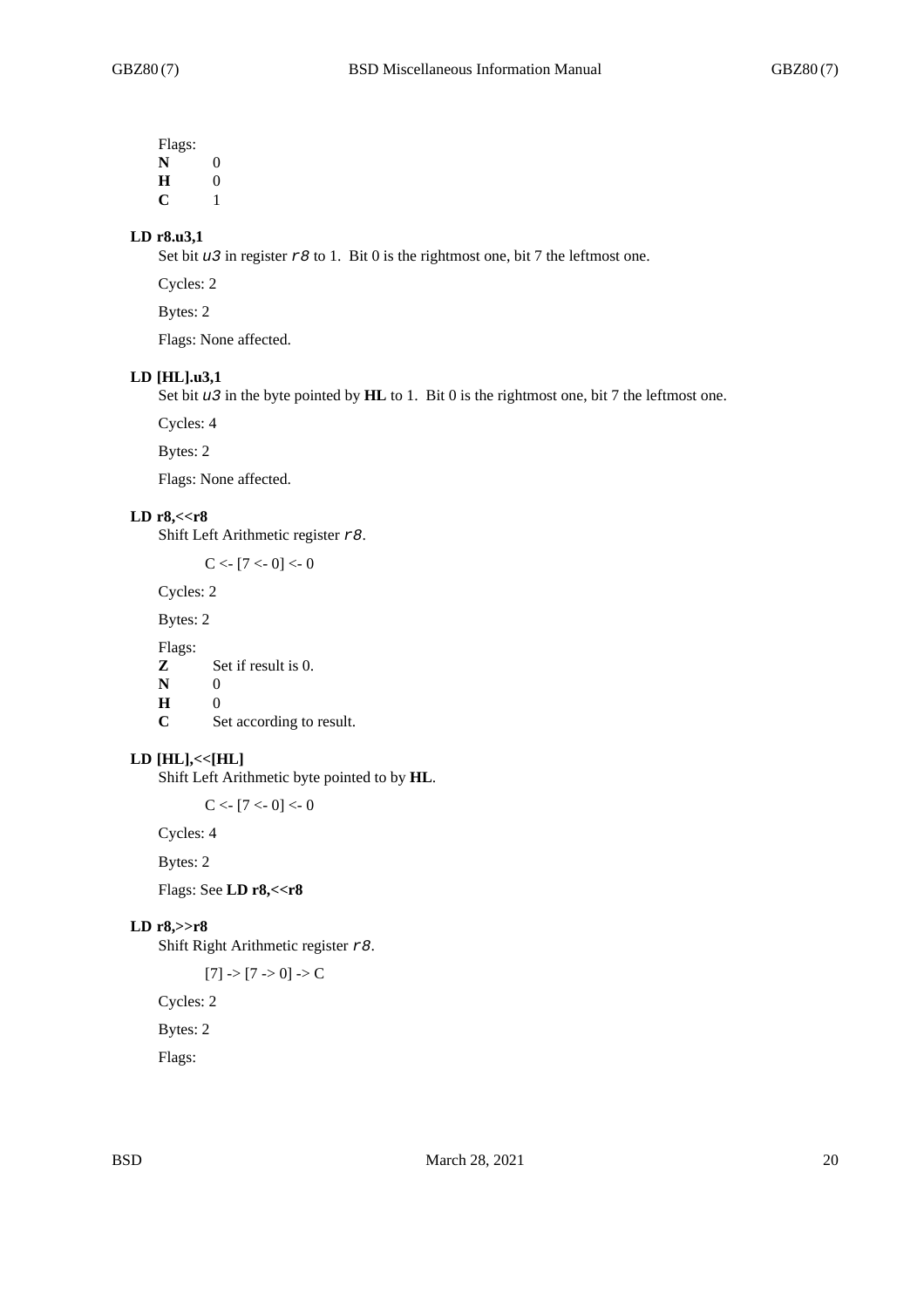**Z** Set if result is 0.

**N** 0

**H** 0

**C** Set according to result.

## **LD [HL],>>[HL]**

Shift Right Arithmetic byte pointed to by **HL**.

 $[7]$  ->  $[7$  -> 0] -> C

Cycles: 4

Bytes: 2

Flags: See **LD r8,>>r8**

## **LD r8,>>>r8**

Shift Right Logic register *r8*.

 $0 \rightarrow [7 \rightarrow 0] \rightarrow C$ 

Cycles: 2

Bytes: 2

Flags: **Z** Set if result is 0. **N** 0 **H** 0

**C** Set according to result.

#### **LD [HL],>>>[HL]**

Shift Right Logic byte pointed to by **HL**.

 $0 \rightarrow [7 \rightarrow 0] \rightarrow C$ 

Cycles: 4

Bytes: 2

Flags: See **LD r8,>>>r8**

#### **LD,0**

Enter CPU very low power mode. Also used to switch between double and normal speed CPU modes in GBC.

Cycles: -

Bytes: 2

Flags: None affected.

# **LD A,A-r8**

Subtract the value in *r8* from **A**.

Cycles: 1

Bytes: 1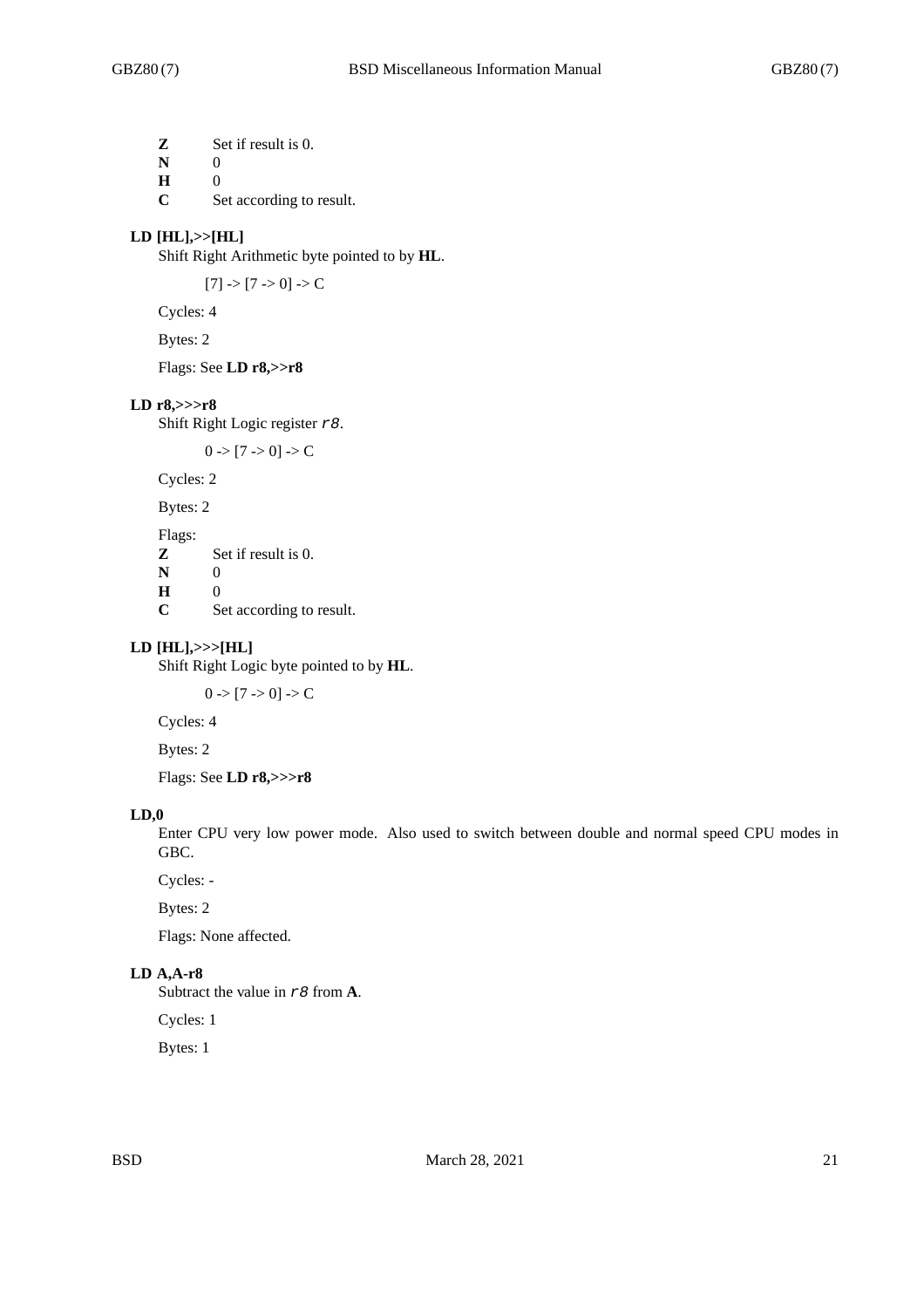Flags:

- **Z** Set if result is 0.
- **N** 1
- **H** Set if borrow from bit 4.
- **C** Set if borrow (set if  $r \theta > A$ ).

# **LD A,A-[HL]**

Subtract the byte pointed to by **HL** from **A**.

Cycles: 2

Bytes: 1

Flags: See **LD A,A-r8**

#### **LD A,A-n8**

Subtract the value *n8* from **A**.

Cycles: 2

Bytes: 2

Flags: See **LD A,A-r8**

# **LD r8,''r8''**

Swap upper 4 bits in register *r8* and the lower 4 ones.

Cycles: 2

Bytes: 2

Flags:<br>Z

- **Z** Set if result is 0.
- **N** 0
- **H** 0  $\mathbf{C}$

### **LD [HL],''[HL]''**

Swap upper 4 bits in the byte pointed by **HL** and the lower 4 ones.

Cycles: 4

Bytes: 2

Flags: See **LD r8,''r8''**

## **LD A,Aˆr8**

Bitwise XOR between the value in *r8* and **A**.

Cycles: 1

Bytes: 1

- **Z** Set if result is 0.
- **N** 0<br>**H** 0 **H** 0